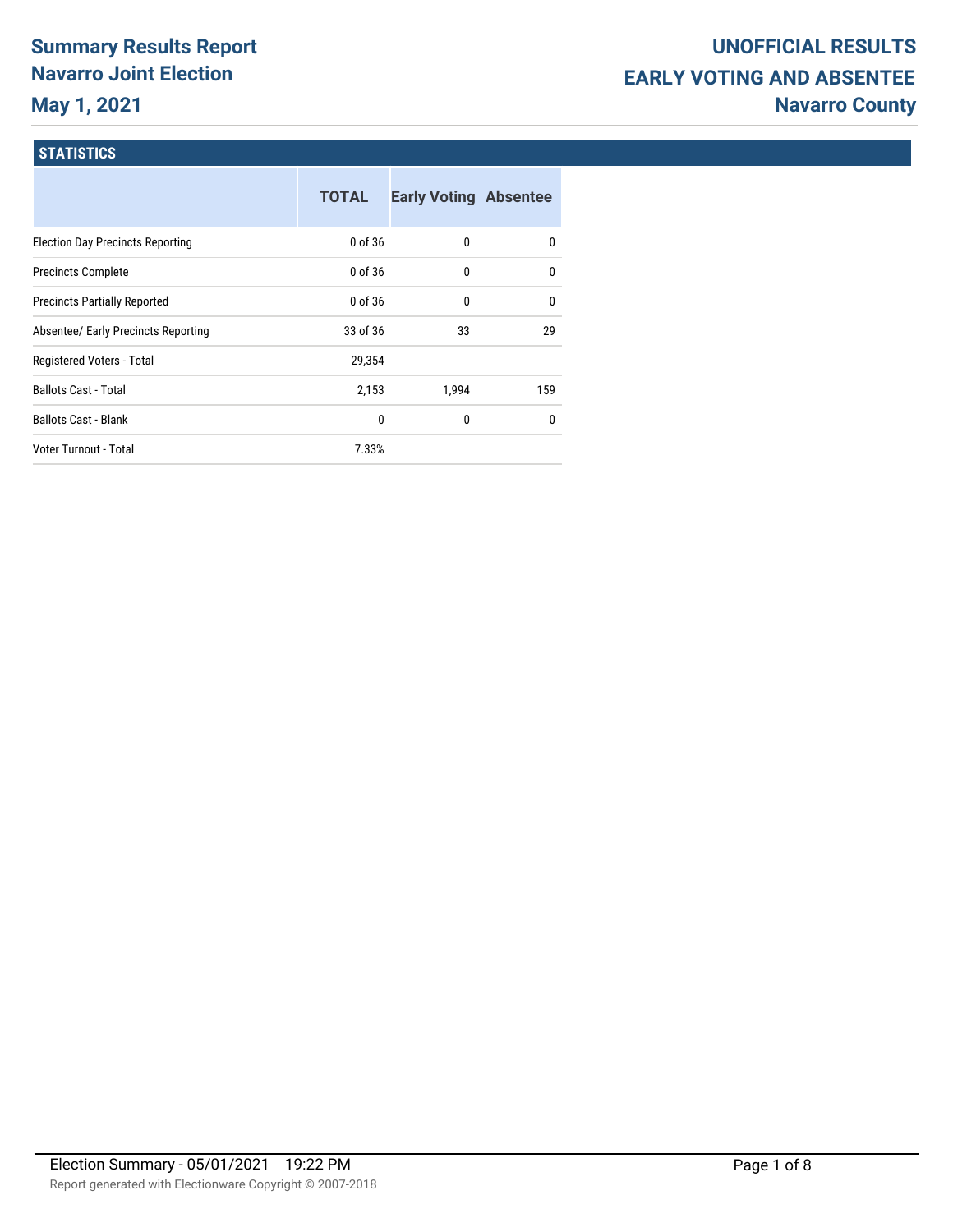#### **United States Representative, District 6, Unexpired Term Countywide**

|                                       | <b>TOTAL</b>   | <b>Early Voting Absentee</b> |              |
|---------------------------------------|----------------|------------------------------|--------------|
| <b>REP Michael Ballantine</b>         | 17             | 15                           | 2            |
| <b>REP Brian Harrison</b>             | 514            | 476                          | 38           |
| DEM Brian K. Stephenson               | 31             | 31                           | 0            |
| <b>REP Dan Rodimer</b>                | 67             | 63                           | 4            |
| <b>REP Travis Rodermund</b>           | 1              | 1                            | 0            |
| <b>DEM Tammy Allison</b>              | 36             | 35                           | 1            |
| <b>DEM Shawn Lassiter</b>             | 50             | 44                           | 6            |
| <b>REP Susan Wright</b>               | 516            | 472                          | 44           |
| REP Mike Egan                         | 72             | 69                           | 3            |
| REP Jenny Garcia Sharon               | $\overline{2}$ | $\overline{2}$               | 0            |
| REP John Anthony Castro               | 61             | 59                           | $\mathbf{2}$ |
| <b>DEM Patrick Moses</b>              | 10             | 8                            | $\mathbf{2}$ |
| REP Sery Kim                          | 41             | 41                           | 0            |
| <b>DEM Matt Hinterlong</b>            | 5              | 5                            | 0            |
| <b>DEM Chris Suprun</b>               | $\overline{2}$ | $\overline{2}$               | 0            |
| DEM Lydia Bean                        | 49             | 47                           | $\mathbf{2}$ |
| DEM Jana Lynne Sanchez                | 189            | 175                          | 14           |
| REP Jake Ellzey                       | 369            | 342                          | 27           |
| <b>REP Michael Wood</b>               | 73             | 68                           | 5            |
| <b>IND Adrian Mizher</b>              | 4              | 3                            | 1            |
| DEM Daryl J. Eddings Sr.              | 10             | 10                           | 0            |
| <b>LIB Phil Gray</b>                  | $\sqrt{3}$     | $\mathbf 3$                  | $\pmb{0}$    |
| <b>DEM Manuel Richard Salazar III</b> | 15             | 14                           | $\mathbf{1}$ |
| <b>Total Votes Cast</b>               | 2,137          | 1,985                        | 152          |
| <b>Contest Totals</b>                 | 2,153          | 1,994                        | 159          |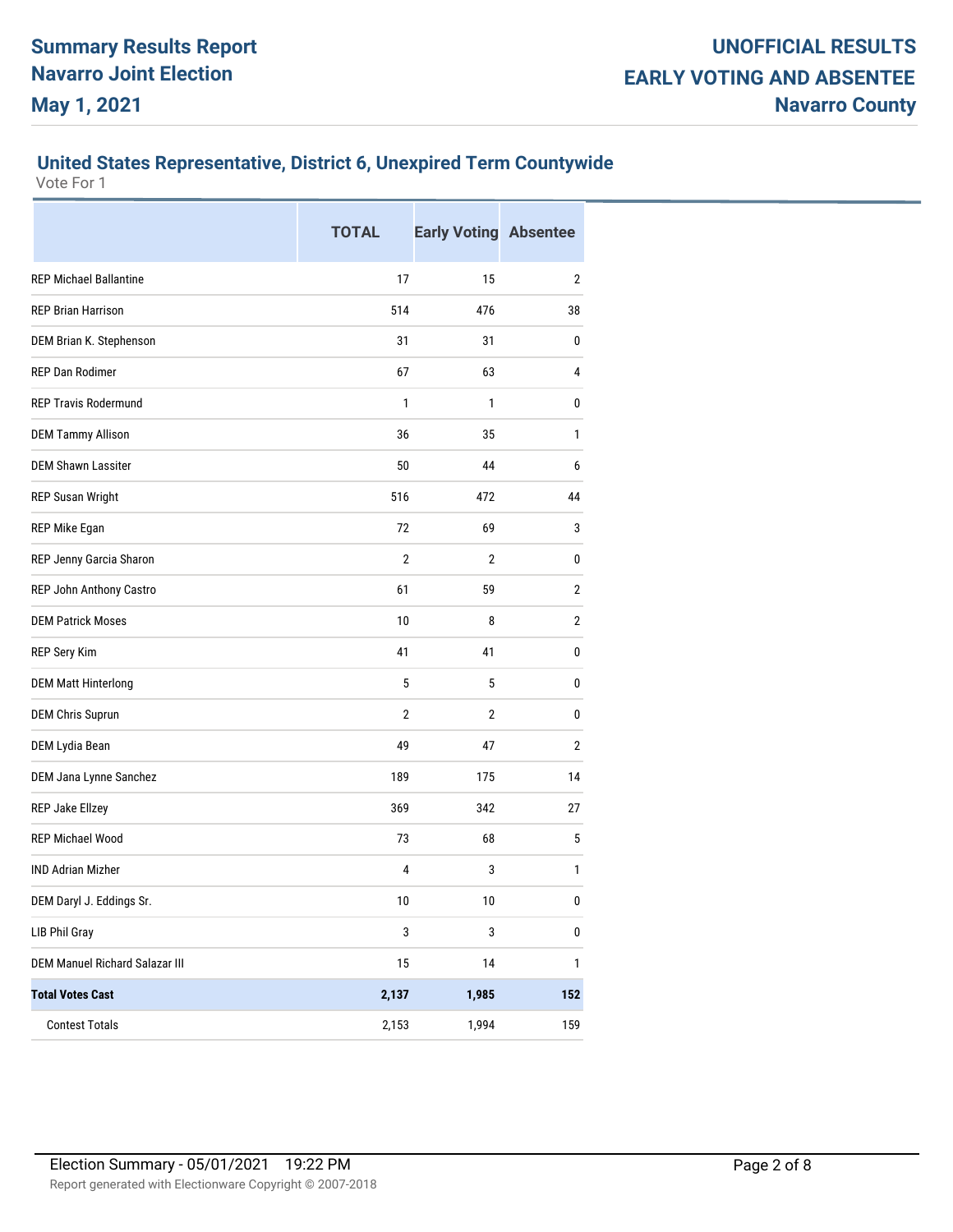**Councilmember City of Dawson**

Vote For 2

|                         | <b>TOTAL</b> | <b>Early Voting Absentee</b> |              |
|-------------------------|--------------|------------------------------|--------------|
| <b>Matthew Machner</b>  | 6            | 6                            | 0            |
| Barbara Leggett Adler   | 11           | 10                           |              |
| Aaron Hogue             | 11           | 10                           |              |
| <b>Total Votes Cast</b> | 28           | 26                           | $\mathbf{2}$ |
| <b>Contest Totals</b>   | 32           | 28                           | 4            |

# **Proposition A - City of Dawson, TX**

Vote For 1

|                         | <b>TOTAL</b> | <b>Early Voting Absentee</b> |   |
|-------------------------|--------------|------------------------------|---|
| For                     | 11           | 10                           |   |
| Against                 | 5            | 4                            |   |
| <b>Total Votes Cast</b> | 16           | 14                           |   |
| <b>Contest Totals</b>   | 16           | 14                           | 2 |

# **Mayor City of Corsicana At Large**

Vote For 1

|                         | <b>TOTAL</b> | <b>Early Voting Absentee</b> |    |
|-------------------------|--------------|------------------------------|----|
| Don Denbow              | 830          | 775                          | 55 |
| <b>Total Votes Cast</b> | 830          | 775                          | 55 |
| <b>Contest Totals</b>   | 1,001        | 933                          | 68 |

### **Municipal Judge City of Corsicana At Large**

|                         | <b>TOTAL</b> | <b>Early Voting Absentee</b> |    |
|-------------------------|--------------|------------------------------|----|
| Cody Beauchamp          | 831          | 779                          | 52 |
| <b>Total Votes Cast</b> | 831          | 779                          | 52 |
| <b>Contest Totals</b>   | 1,001        | 933                          | 68 |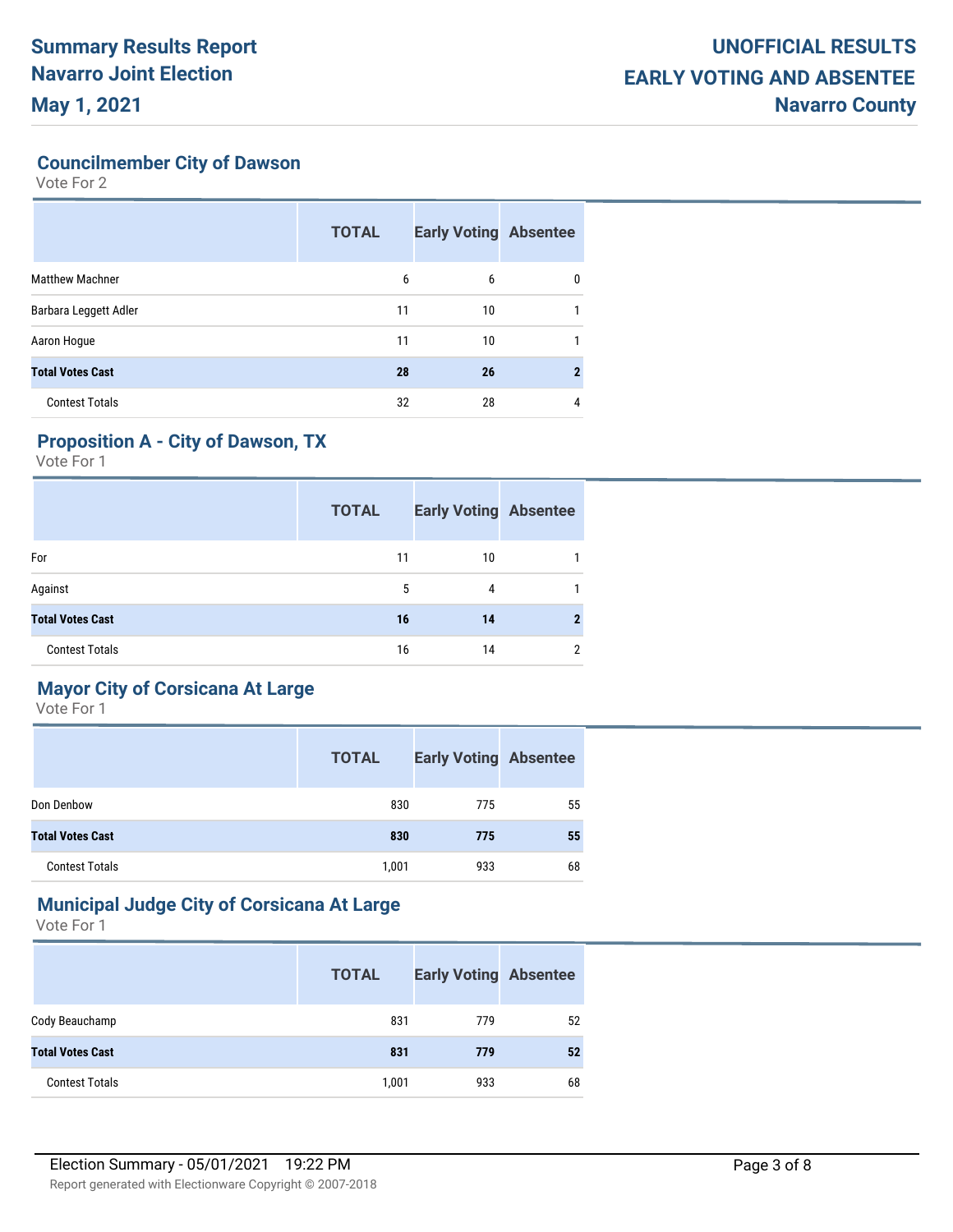**City Attorney City of Corsicana At Large**

Vote For 1

|                         | <b>TOTAL</b> | <b>Early Voting Absentee</b> |    |
|-------------------------|--------------|------------------------------|----|
| Kerri Anderson Donica   | 809          | 761                          | 48 |
| <b>Total Votes Cast</b> | 809          | 761                          | 48 |
| <b>Contest Totals</b>   | 1,001        | 933                          | 68 |

#### **Council Member, Precinct III City of Corsicana Pct 3**

Vote For 1

|                         | <b>TOTAL</b> | <b>Early Voting Absentee</b> |         |
|-------------------------|--------------|------------------------------|---------|
| Neal Green, Jr.         | 77           | 73                           | 4       |
| Chris Woolsey           | 119          | 111                          | 8       |
| <b>Total Votes Cast</b> | 196          | 184                          | $12 \,$ |
| <b>Contest Totals</b>   | 199          | 186                          | 13      |

### **Council Member, Precinct IV City of Corsicana Pct 4**

Vote For 1

|                         | <b>TOTAL</b> | <b>Early Voting Absentee</b> |    |
|-------------------------|--------------|------------------------------|----|
| Jeffery G. Smith        | 394          | 370                          | 24 |
| <b>Total Votes Cast</b> | 394          | 370                          | 24 |
| <b>Contest Totals</b>   | 482          | 448                          | 34 |

# **For Mayor City of Eureka**

|                         | <b>TOTAL</b> | <b>Early Voting Absentee</b> |                |
|-------------------------|--------------|------------------------------|----------------|
| Pamela J. Mieth         | 13           | 11                           | $\overline{2}$ |
| <b>Tammy Cantrell</b>   | 14           | 14                           | 0              |
| <b>Total Votes Cast</b> | 27           | 25                           | $\mathbf{2}$   |
| <b>Contest Totals</b>   | 27           | 25                           | 2              |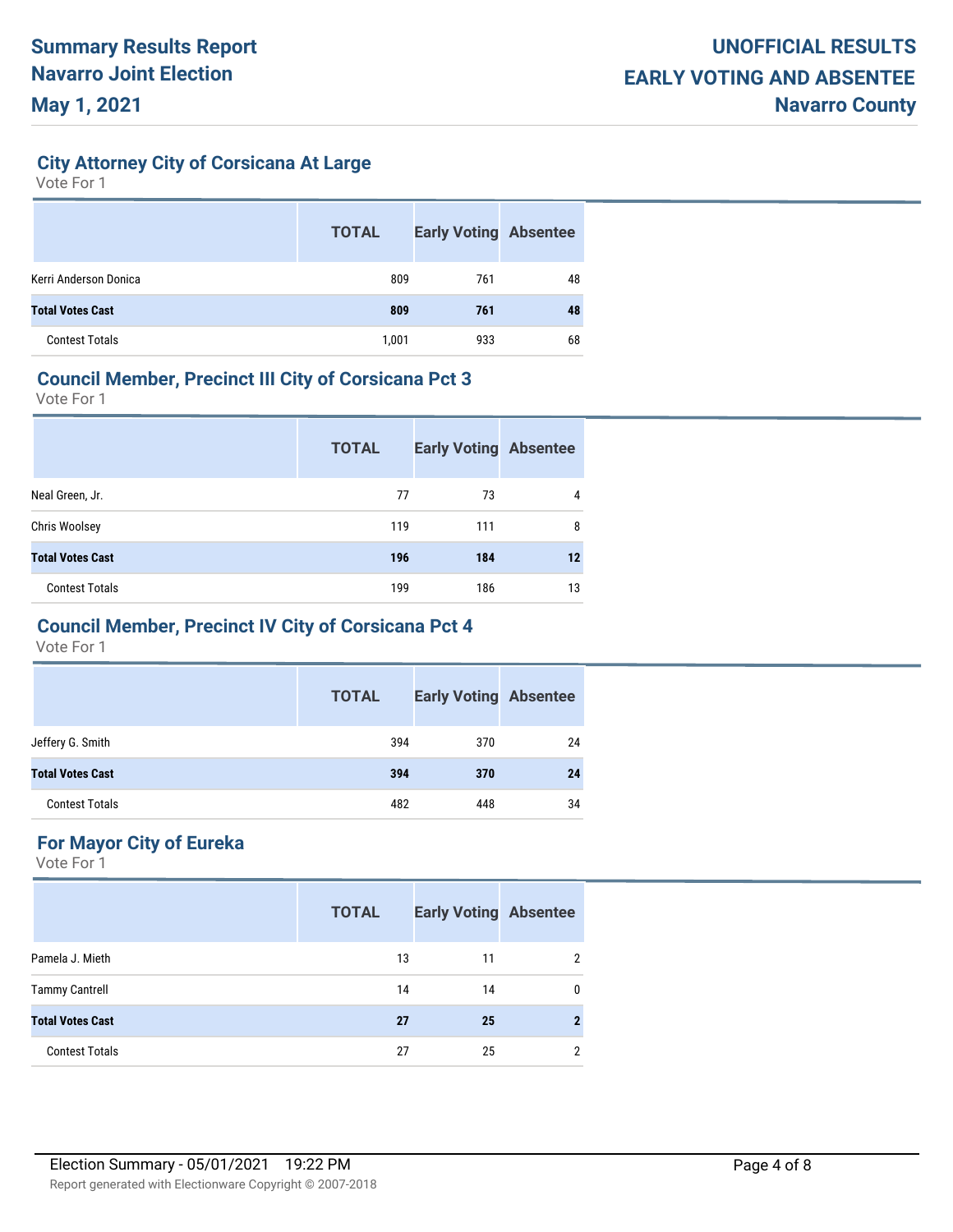**For Councilmember City of Eureka**

Vote For 2

|                         | <b>TOTAL</b> | <b>Early Voting Absentee</b> |   |
|-------------------------|--------------|------------------------------|---|
| Debra Childress         | 17           | 17                           | 0 |
| Mike Wisdom             | 26           | 24                           | 2 |
| <b>Total Votes Cast</b> | 43           | 41                           |   |
| <b>Contest Totals</b>   | 54           | 50                           | 4 |

# **Mayor City of Rice**

Vote For 1

|                         | <b>TOTAL</b> | <b>Early Voting Absentee</b> |   |
|-------------------------|--------------|------------------------------|---|
| J. Nicole Jackson       | 15           | 13                           | 2 |
| Ratchnee France         | 2            | 2                            | 0 |
| <b>Total Votes Cast</b> | 17           | 15                           | 2 |
| <b>Contest Totals</b>   | 18           | 15                           | 3 |

# **Alderman City of Rice**

|                         | <b>TOTAL</b> | <b>Early Voting Absentee</b> |              |
|-------------------------|--------------|------------------------------|--------------|
| Vickie Young            | 11           | 8                            | 3            |
| Robby Valdez            | 5            | 5                            | $\mathbf{0}$ |
| Lennie Andrews Deagen   | 8            | 6                            | 2            |
| Sheila Teague           | 10           | 10                           | $\mathbf{0}$ |
| <b>Total Votes Cast</b> | 34           | 29                           | 5            |
| <b>Contest Totals</b>   | 36           | 30                           | 6            |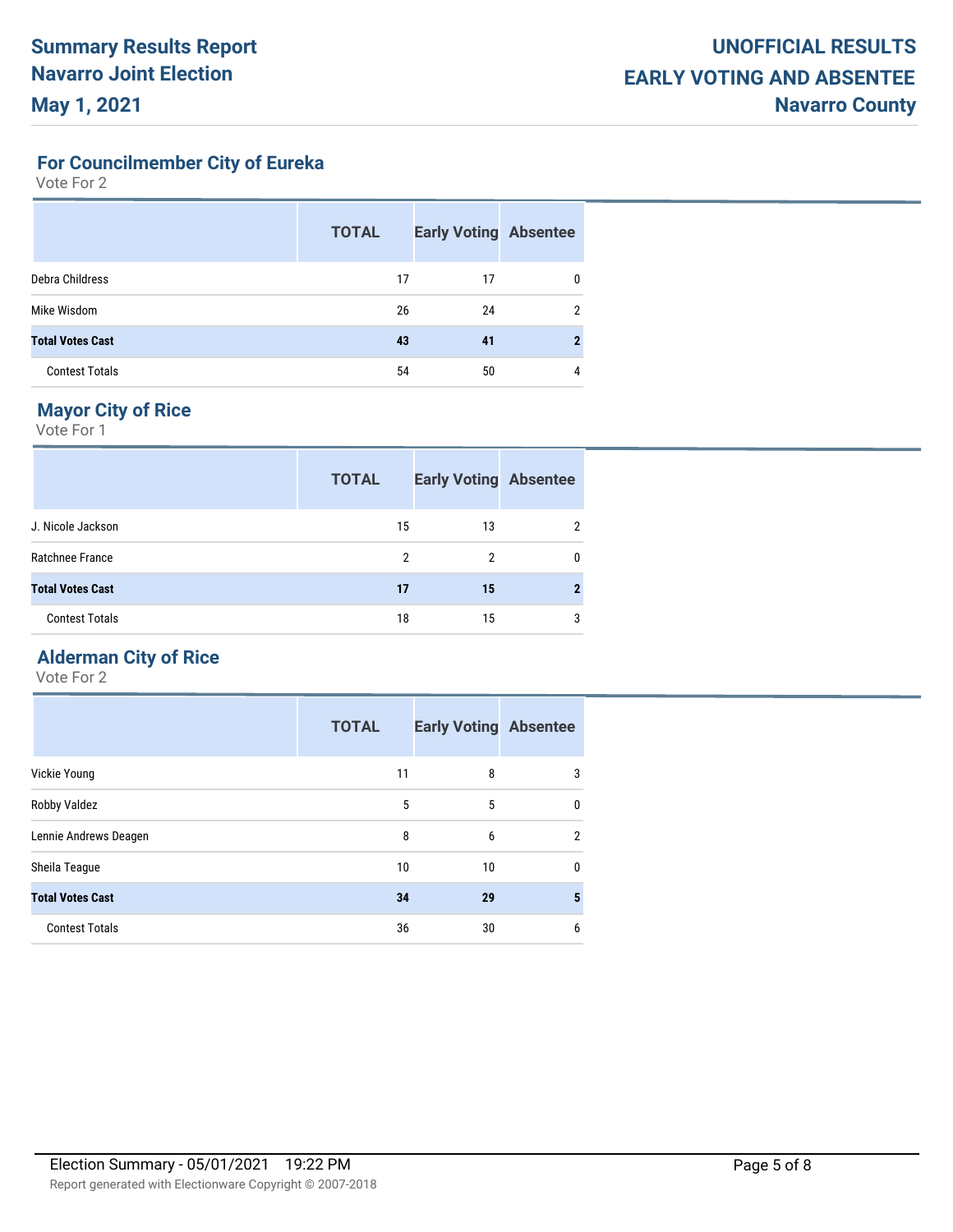# **Mayor City of Goodlow**

Vote For 1

|                         | <b>TOTAL</b> | <b>Early Voting Absentee</b> |   |
|-------------------------|--------------|------------------------------|---|
| Nantambu Kambon         | 11           | 10                           |   |
| Wayne Owen              | 2            | 0                            | 2 |
| <b>Total Votes Cast</b> | 13           | 10                           |   |
| <b>Contest Totals</b>   | 13           | 10                           | 3 |

# **Alderman City of Goodlow**

Vote For 2

|                         | <b>TOTAL</b> | <b>Early Voting Absentee</b> |                |
|-------------------------|--------------|------------------------------|----------------|
| <b>Earnest Betts</b>    | 12           | 10                           | $\overline{2}$ |
| <b>Eric Littleton</b>   | 8            | 6                            | $\overline{2}$ |
| Jacklyn Copeland        | 4            | 3                            |                |
| <b>Total Votes Cast</b> | 24           | 19                           | 5              |
| <b>Contest Totals</b>   | 26           | 20                           | 6              |

#### **Trustee Frost ISD**

|                         | <b>TOTAL</b> | <b>Early Voting Absentee</b> |                |
|-------------------------|--------------|------------------------------|----------------|
| Bryan Anderson          | 19           | 19                           | 0              |
| Dana "Moose" Williams   | 14           | 13                           | 1              |
| <b>Brian Caton</b>      | 10           | 10                           | 0              |
| James Cagle             | 13           | 13                           | 0              |
| <b>Total Votes Cast</b> | 56           | 55                           |                |
| <b>Contest Totals</b>   | 66           | 64                           | $\overline{2}$ |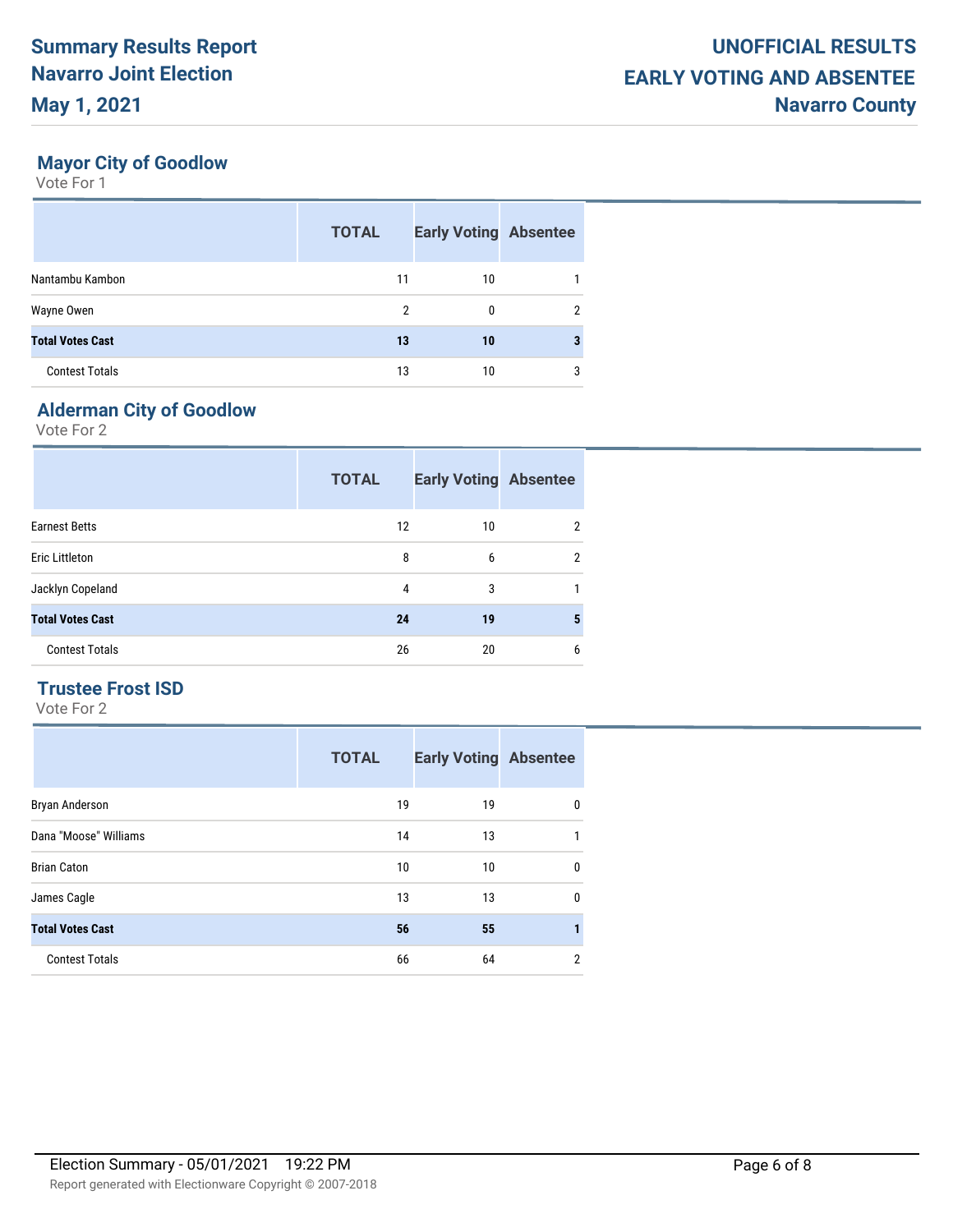### **Trustee Blooming Grove ISD**

Vote For 3

|                         | <b>TOTAL</b> | <b>Early Voting Absentee</b> |                |
|-------------------------|--------------|------------------------------|----------------|
| Mary Spence             | 43           | 40                           | 3              |
| Lee Grounds             | 124          | 120                          | 4              |
| Micah C. Haden          | 85           | 75                           | 10             |
| Thomas (T.C.) Lawhon    | 43           | 42                           | 1              |
| Shane Richards          | 113          | 111                          | $\overline{2}$ |
| Danika Watson           | 139          | 133                          | 6              |
| <b>Total Votes Cast</b> | 547          | 521                          | 26             |
| <b>Contest Totals</b>   | 711          | 669                          | 42             |

# **Trustee, At Large Faifield ISD**

Vote For 2

|                         | <b>TOTAL</b> | <b>Early Voting Absentee</b> |   |
|-------------------------|--------------|------------------------------|---|
| Kirby Capps Flandry     | 13           | 13                           | 0 |
| Michael Wren            | 20           | 20                           | 0 |
| Josh Carlson            | 15           | 15                           | 0 |
| <b>Total Votes Cast</b> | 48           | 48                           | 0 |
| <b>Contest Totals</b>   | 66           | 66                           | 0 |

### **Mayor City of Kerens**

|                         | <b>TOTAL</b> | <b>Early Voting Absentee</b> |               |
|-------------------------|--------------|------------------------------|---------------|
| Jeffrey Saunders        | 11           | 11                           | $\mathbf{0}$  |
| <b>Total Votes Cast</b> | 11           | 11                           | $\bf{0}$      |
| <b>Contest Totals</b>   | 20           | 18                           | $\mathcal{P}$ |